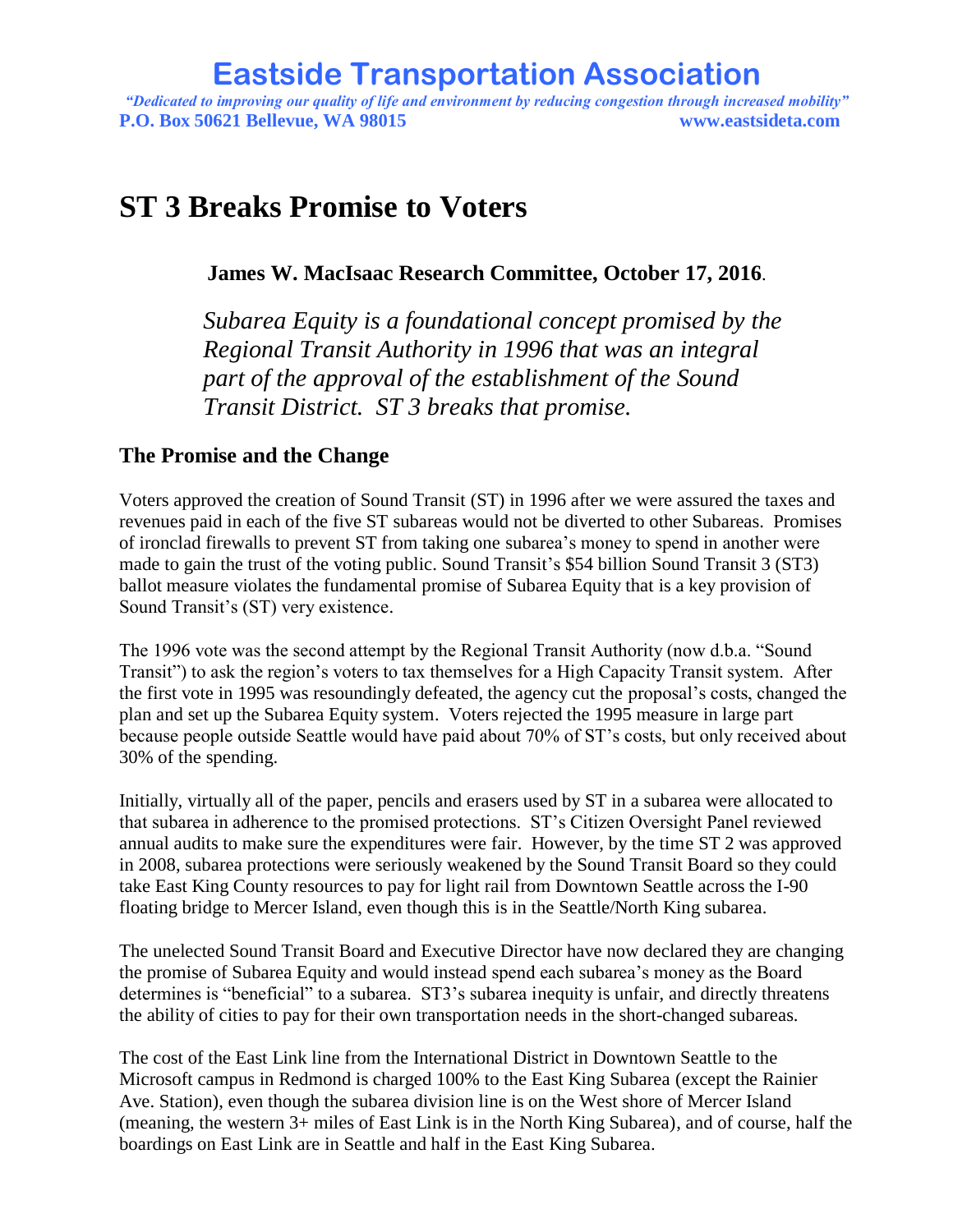#### ST 3 Breaks Promise to Voters (cont.)

Another obvious breach is that 100% of the North Sounder service is charged to the Snohomish Subarea, even though much of the track is in North King and the trains serve Downtown Seattle. A similar subarea equity breach occurs with Sounder South to Lakewood.

If the Sound Transit Board/ST had kept its promise, cities in each of these subareas would have received billions more in transit service. Instead, ST taxes are being syphoned off to fund transit for Seattle.

### **The ST3 Proposal**

The ST3 proposal with a \$54 billion spending plan over 25 years is paid for with new and extended taxes, bond revenue, federal grants and fares. Now that Seattle wants a second tunnel to serve Ballard and West Seattle, the subarea equity rules are being changed to reflect the "benefit" of a subarea.

| The new tunnel will be                              |     |
|-----------------------------------------------------|-----|
| half paid with revenue                              |     |
| from North King and the                             |     |
| other half from the other                           |     |
| subareas $-14\%$ is East                            |     |
| King's share. In                                    |     |
| addition, the proceeds                              | Eas |
| from selling bonds or                               | So  |
| receiving grants are not                            | Nor |
| allocated according to the                          | Sno |
| taxes raised by each                                | Pie |
| subarea. However, the<br>tax revenues in the entire | SТ  |
| taxing district are used to                         | "Ta |
| back the 30-40 year<br>bonds.                       |     |
|                                                     |     |

| <b>ST 3 Subarea In-Equity</b>                                     |                                                |                                               |                                                           |
|-------------------------------------------------------------------|------------------------------------------------|-----------------------------------------------|-----------------------------------------------------------|
| <b>Subarea</b>                                                    | Spending at<br>the \$54 Billion<br><b>Plan</b> | <b>Equitable</b><br>"Taxes +"<br>from Subarea | <b>Contribution</b><br>(To)/From other<br><b>Subareas</b> |
| East King Subarea                                                 | \$9.8                                          | \$12.6                                        | $-$2.9$                                                   |
| South King Subarea                                                | \$8.4                                          | \$7.1                                         | \$1.3                                                     |
| North King Subarea                                                | \$16.3                                         | \$14.4                                        | \$1.9                                                     |
| Snohomish Subarea                                                 | \$9.3                                          | \$7.7                                         | \$1.6                                                     |
| Pierce Subarea                                                    | \$9.0                                          | \$10.8                                        | $-$1.9$                                                   |
|                                                                   |                                                |                                               |                                                           |
| <b>ST District Total</b>                                          | \$52.7                                         | \$52.7                                        | \$0.0                                                     |
|                                                                   |                                                |                                               |                                                           |
| "Taxes +" = Taxes, Grants, Bonds & Fares plus Other, at tax rates |                                                |                                               |                                                           |

Reallocating the revenues from bonding and grants to the subareas in proportion to the taxes raised in each subarea results in the equitable "Taxes +" from each subarea. The ST 3 Subarea In-Equity table shows:

- 1. The proposed spending by ST3 per subarea;
- 2. The estimated revenue that would be generated based on the new taxes collected per subarea expanded proportionally to include extended taxes, bonds, grants and fares (**Taxes +**); and
- 3. The difference represented as a contribution to other subareas or from other subareas.

East King and Pierce Subareas contribute a portion of their revenue (-\$2.9 billion and -\$1.9 billion) to South King, North King and Snohomish Subareas (\$1.3 billion, \$1.9 billion and \$1.6 billion respectively).